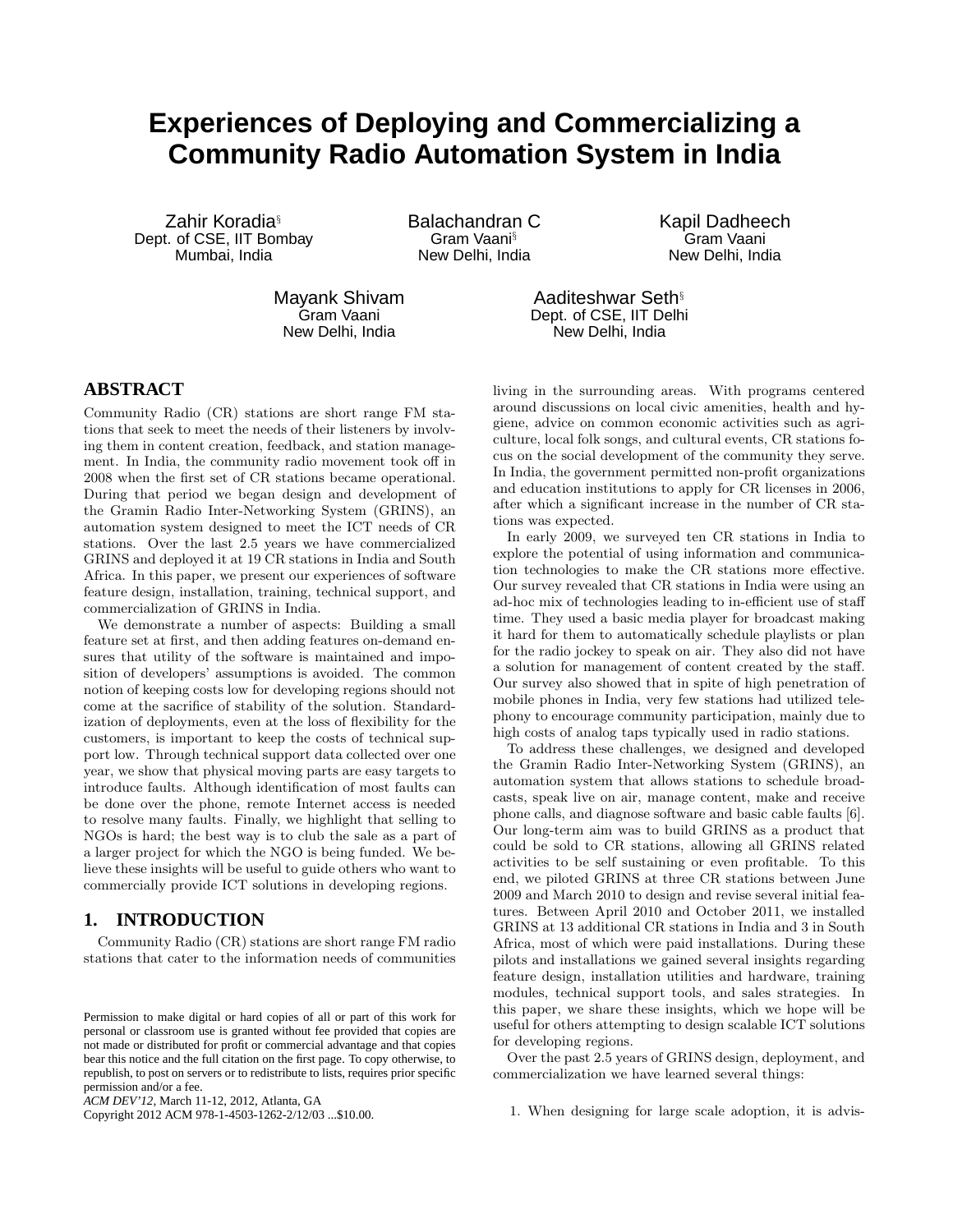able to start with a few essential features identified through surveys with a variety of potential customers, and build them well to gain confidence of the customers. It is important not to impose our understanding of feature needs on the customers.

- 2. While cost is a concern in developing regions, stability of hardware/software is even more critical to ensure quality and reliability.
- 3. Standardization of hardware and software configurations, even at the loss of flexibility, makes it easier to provide technical support, particularly when there is no Internet connectivity.
- 4. When selling solutions to non-profit organizations, it is best to make a sales pitch when the organization is initiating a project. It becomes hard for NGOs to justify expenses outside their approved scope of budget once the project is already underway.

We discuss more details of these aspects in the rest of the paper. In the next section, we briefly introduce the design of GRINS, followed by a discussion about the evolution of GRINS features in Section 3. We then present our experiences related to GRINS installation and training in Sections 4 and 5 respectively. Section 6 presents our learning in providing technical support to CR stations and Section 7 describes our experience in selling GRINS to NGOs. Finally, we conclude the paper in Section 8.

# **2. GRINS: AN AUTOMATION SYSTEM FOR COMMUNITY RADIO**

The basic tasks carried out at a typical community radio station are to create content, schedule it for broadcast, manage it to enable efficient search and reporting, and interact with the community to gather feedback and suggestions. Below we describe each of these activities in brief to set the context for explaining GRINS features:

Content creation: Station staff go out in the field to record interviews and stories from the community. Folk songs and radio dramas are also recorded in the studio. The field and studio recordings are then edited to prepare it for broadcast.

Broadcast: The station staff create playlists of audio prepared during the content creation process, and schedule them for broadcast. The playlists may also include slots to speak live on air or take phone calls.

Content management: The staff have to manage content created at the station or recorded over phone calls, to be able to retrieve it later. They also want to track broadcast statistics to be report their activities to donor agencies and higher management.

Community interaction: Community interaction at CR stations is always an on-going effort to involve the community in various activities of the CR station, such as to solicit feedback about programs, entertain requests for repeat telecasts, hold live phone conferences and discussions, etc.

GRINS is an automation system for community radio stations that makes many of these tasks easier. It provides a single console to perform a large variety of operations, including:

- play out programs on air,
- preview programs while another program is playing,
- speak live on air and record the live speech,
- receive and make phone calls, record conversations (online telephony),
- record voice messages from callers when telephony is not in active use (offline telephony),
- add/edit metadata for programs,
- search for programs using faceted metadata search [5],
- automatically diagnose cable and software faults, and
- stream broadcast content over the Internet



Figure 1: A radio station setup using GRINS: The computer running GRINS is connected to the mixer, which is in turn connected to the FM transmitter. The GSM gateway allows GRINS to make and receive calls.

Figure 1 shows the schematic of how GRINS typically plugs into a radio station. The GRINS playout soundcard and an external microphone connect to the inputs of an audio mixer for broadcast, and the combined mixer output goes to the FM transmitter. A duplicate of the mic feed is also brought into GRINS for archival. The headphones are used to preview audio when something else is being broadcast.

A GSM gateway is used to convert GSM calls to SIP calls and vice-versa, thus allowing GRINS to make and receive calls. The operator can pick up the call through the GRINS console itself, and talk to the caller using the same set of headphones as those used for preview. The call is automatically archived, and can also be put live on air by redirecting both the incoming and outgoing call legs to the playout soundcard in GRINS. A screeshot of GRINS user interface is shown in Figure 2.

GRINS was first deployed in July 2009 at Radio Bundelkhand, a CR station located in central India. It was revised several times based on feedback from the station staff. We then piloted GRINS at two more stations in February and March 2010. Our first paid installation took place in June 2010 at Kumaon Vaani, a station located in the Himalayas.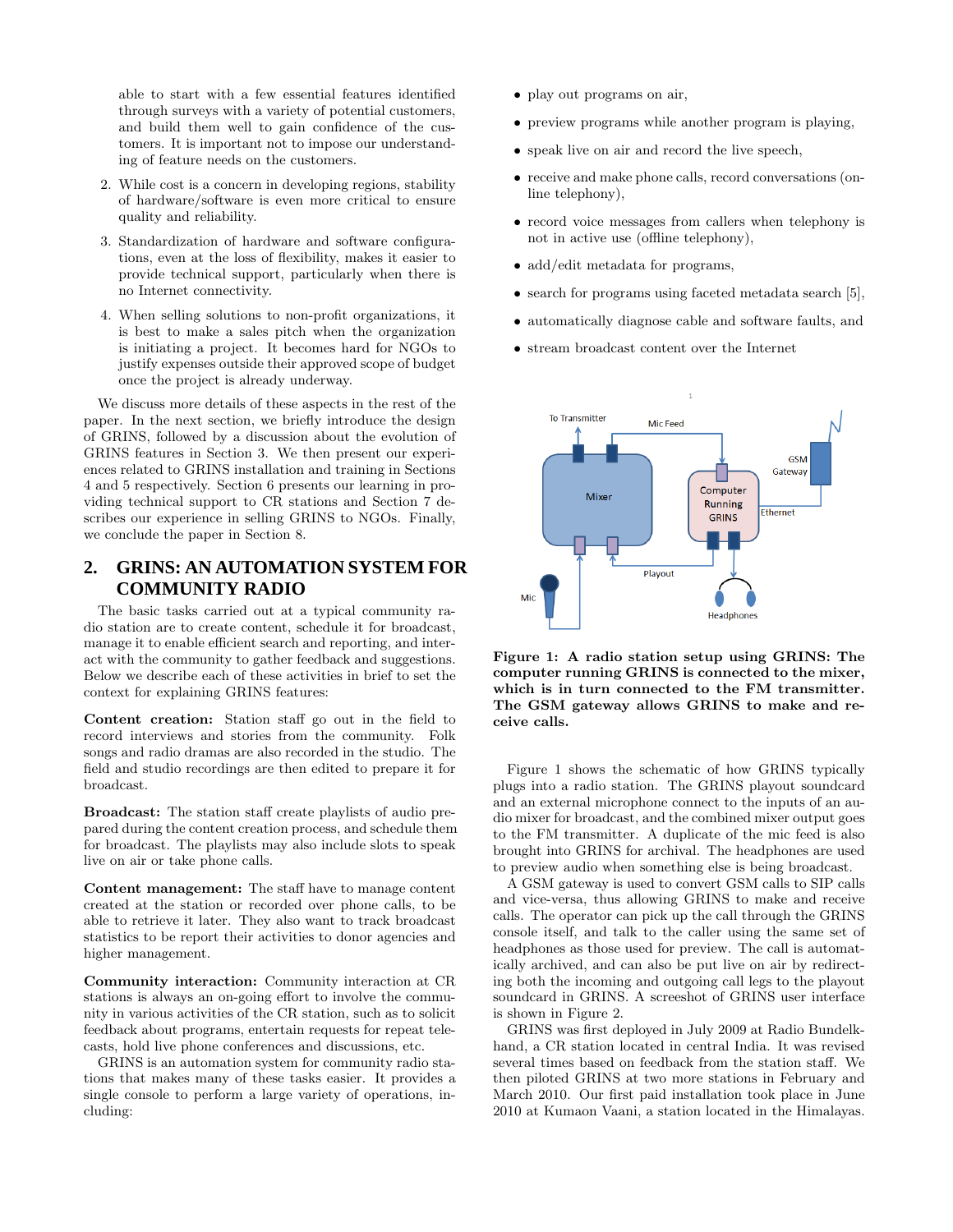|                                  |                               |                         | Telephony      |                       |                         |            |                            |         |                          |                    |
|----------------------------------|-------------------------------|-------------------------|----------------|-----------------------|-------------------------|------------|----------------------------|---------|--------------------------|--------------------|
|                                  | 00:00/00:03                   |                         | Allow Incoming |                       |                         | Conference |                            | Go Live |                          |                    |
|                                  |                               |                         |                |                       | <b>Incoming Calls</b>   |            | <b>Active Calls</b>        |         |                          | Selected Call      |
| 6:00:00 AM                       | mohollaszbha                  | $\bullet$<br>$\Omega$   |                | Playlist              |                         |            |                            |         | Caller Infermation<br>z. |                    |
| 6:00:03 AM                       | messagecantelled              |                         |                |                       |                         |            |                            |         | Name                     |                    |
| $\bigcirc$ 0.01                  |                               | <b>THOUR</b>            |                |                       |                         |            |                            |         | Location                 |                    |
| 6:00:05 AM                       | listenreplies                 |                         |                |                       |                         |            |                            |         | Call Information         |                    |
| $\bigcirc$ 0.84                  |                               | <b>LIOUT</b>            |                | Slot to speak         |                         |            |                            |         |                          |                    |
| 6:00:09 AM                       | Go live!                      |                         |                | live on air           |                         |            |                            |         | <b>Details</b>           |                    |
| 0:10                             |                               | <b>CIOU!</b>            |                |                       |                         |            |                            |         |                          |                    |
| 6:00:19 AM                       | counseller                    |                         |                |                       |                         |            |                            |         | Tags:                    |                    |
| $\bigcirc$ $\circ$ $\circ$ 2     |                               | CIOUT                   |                |                       |                         |            | Telephony Feature of GRINS |         |                          | Ø                  |
| 6:00:22 AM                       | backtomessage                 |                         |                |                       |                         |            |                            |         |                          |                    |
| $\bigcirc$ 0.01                  |                               | CIOUP                   |                |                       | Dial                    |            |                            |         | <b>Recent Calls</b>      |                    |
| 6:00:23 AM                       | patrika input                 |                         |                |                       |                         |            | Name                       |         | Location                 | Phone              |
| $\bigcirc$ 0.07                  |                               | <b>CIOUR</b>            | Name:          |                       |                         |            |                            |         |                          |                    |
| 6:00:30 AM                       | Go live!                      |                         | $\frac{1}{2}$  | ۰                     |                         |            |                            |         |                          |                    |
| $\bigcirc$ 0.10                  |                               | <b>DOU!</b>             |                |                       |                         |            |                            |         |                          |                    |
| 6:00:40 AM                       | nimay-3                       |                         |                | $\mathbf{1}$          | $\overline{\mathbf{c}}$ | 3          |                            |         |                          |                    |
| $\bigcirc$ 0.28                  |                               | <b>LIOUT</b>            |                |                       |                         |            |                            | Þ       |                          |                    |
| 6:01:08 AM                       | nimav-2                       |                         |                | 4                     | 5                       | 6          |                            |         |                          |                    |
| $\bigcirc$ 0.28                  |                               | <b>CIOCIT</b>           |                |                       |                         |            |                            |         |                          |                    |
| 6:01:37 AM                       | nimav-1                       |                         |                | $\overline{7}$        | 8                       | 9          |                            |         |                          |                    |
| $\bigcirc$ 0.26                  |                               | <b>DOUT</b>             |                |                       |                         |            | <b>SMS Feature</b>         |         |                          | Internet Streaming |
| 6:02:03 AM                       | welcome_swaraj_abhiyan        |                         |                |                       | $\Omega$                | #          |                            |         | Feature                  |                    |
| $\bigcirc$ $\bigcirc$ $\bigcirc$ |                               | <b>FIOLD</b>            |                |                       |                         |            |                            |         |                          |                    |
| ø                                | H<br>$\overline{\phantom{a}}$ | $\overline{\mathbb{G}}$ |                |                       |                         |            |                            |         | <b>Export</b>            |                    |
|                                  |                               | 0.61                    |                | $\triangleright$<br>v |                         |            |                            |         |                          |                    |

Figure 2: A screenshot of GRINS GUI.

Since, then we have deployed GRINS at 12 other CR stations in India, all of which were paid for by the CR stations. In September 2011, we piloted GRINS at 3 CR stations in South Africa. Figure 3 shows a time-line of GRINS deployments in the two countries.



Figure 3: A time-line of GRINS deployments.

Based on recently collected statistics from CR stations, a total of more than 100 hours of audio is broadcast daily using GRINS, and about 4 hours of live speech is archived by GRINS every day. In addition, more than 1200 phone calls are made/received every month via GRINS, and 4 of the 19 CR stations use GRINS to stream their broadcast content over the Internet. We next present our experiences in designing GRINS features.

# **3. FEATURE DESIGN**

Like any other software development project, GRINS evolved in stages with the addition of new features demanded by the stations, redesigning certain old features, and creating some breakthrough features that had not been anticipated in advance by the stations. The unique aspect in this iterative development though was the feature-solicitation policy we followed at different stages, albeit somewhat unconsciously.

We next describe the different iterations of GRINS to bring out this aspect.

#### Start with doing important things well

In the first iteration of GRINS, which was only deployed at Radio Bundelkhand, we started with just a few features revealed in our survey as being essential to CR stations. This included the archival of live speech, playlist scheduling, a content management library, and software diagnostics. We did this to make sure that we built something that would surely be useful from the onset. Among the features we built, playlist scheduling was the most used and eventually became one of the most attractive features of GRINS. Being an important feature of immediate utility, the playlist scheduler also quickly drew attention during any demonstrations of GRINS and helped differentiate it from generic media players as they do not have a scheduling feature by default.

However, we were not entirely accurate in interpreting the survey results, which was a result of our own biases. During our visits to the deployments, we realized that the library was not used because we had included pre-defined categories while stations wanted to create their own categories. We explain later that in spite of redesigning the library feature, it is not extensively used across all our installations. Diagnostics to test for disk space and network connectivity were also not used because, as described later in Section 6, most problems were related to cable mis-configurations and software bugs.

#### Choose good pilot locations and gain their confidence

In the second iteration, we fixed several bugs discovered in GRINS and reworked the features based on feedback from Radio Bundelkhand. We completely redesigned the library component: now stations could create their own categories/tags, make hierarchies of tags, and associate content with entries for staff and community members in a contacts database. We also did small tweaks to make the user interface more intuitive, such as indicate the status of broadcast being on air or the archiving of live speech in progress. This of course improved GRINS, but a major reason for putting significant time and effort was to gain the confidence of our initial set of users. This held us in good stead in the long run in terms of referrals for new installations, and an indication of commitment from our end. Upon seeing our commitment, the staff also patiently coped with the inefficiencies and bugginess in the initial versions.

In that sense, the choice of our pilot location at Radio Bundelkhand turned out to be very appropriate; the staff were immensely cooperative and helpful. We were also able to collect quality feedback due to keen observations made by one technical staff member who had prior experience of working with the national radio. Support from partner organizations for pilots is certainly crucial for the pilot's success.

#### Go with the demand

Once we had a few dedicated users and our deployments started expanding, we got more data points about which features would be useful for a large set of customers. Figure 4 shows GRINS usage derived from usage statistics collected by instrumenting GRINS at  $10 \text{ CR}$  stations.<sup>1</sup> While

<sup>&</sup>lt;sup>1</sup>For each feature, usage statistic is compared with our expectation of its usage to arrive at the label of 0%, 50%, or 100% usage, which is then averaged across all stations. For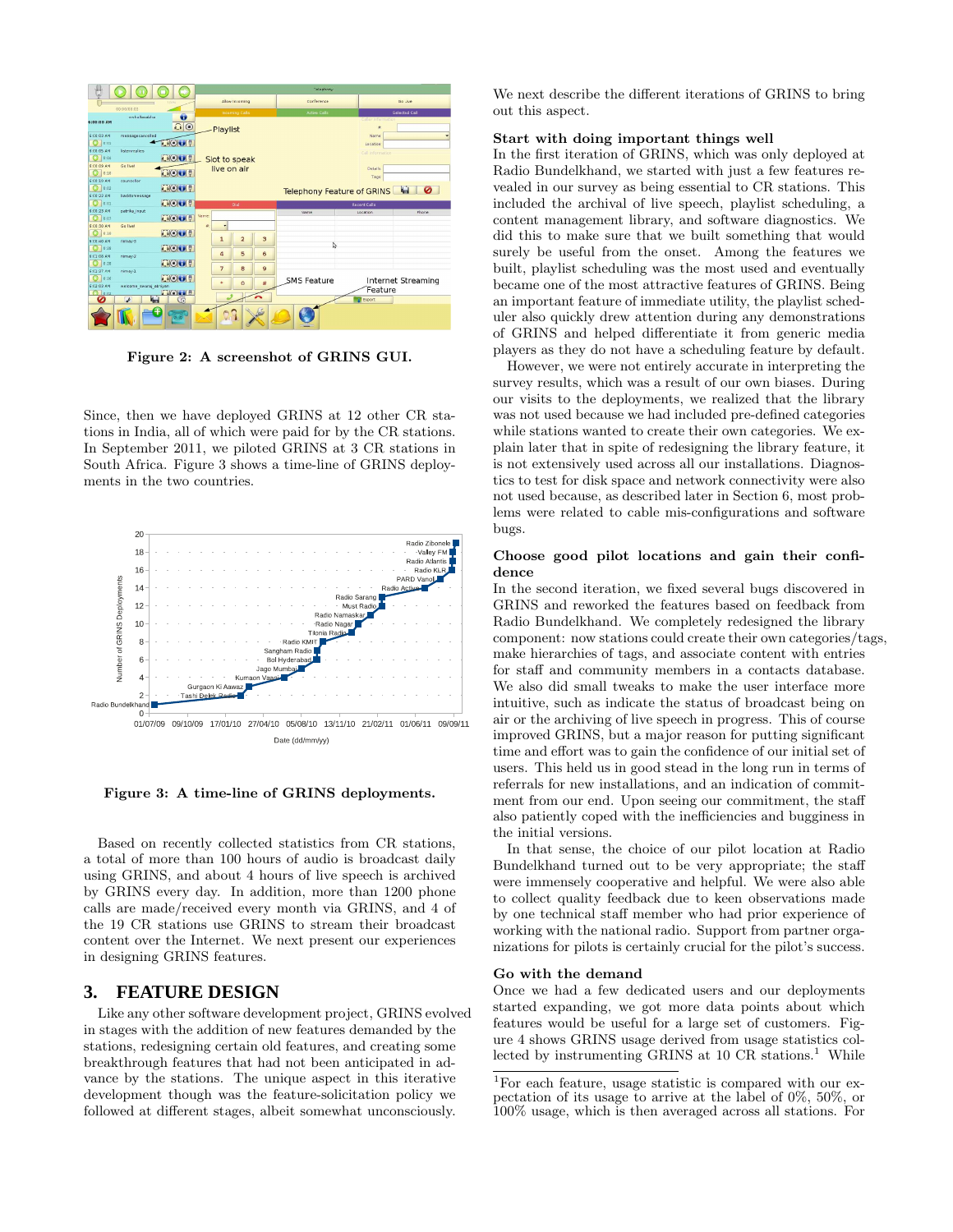live speech archiving, playlist scheduling, and telephony are frequently used, we see very little use of the library feature. Below we detail how going with the demand as against building features based on our assumptions was the right way of building features in GRINS.



Figure 4: Feature-wise distribution of GRINS usage at 10 CR stations.

Library: GRINS usage studies at our pilot deployments and later across other deployments showed that we had misread the need for a good library interface. We were driven by the assumption that stations would want to organize their content so that they could retrieve it easily and generate reports if they want statistics (for example) on how many women related programs did they broadcast in the last month, etc. However, the library feature is actively used in only 3 of our deployments.

Even though this requirement for content management came up during our initial survey, in hindsight we feel that the error happened because we were used to meticulous file management in our personal lives and saw the station's practices as very messy. In actuality, stations do not need that level of content management because they rarely refer back to old content for retrieval. Most stations instead choose to stick to the familiar Windows explorer interface and maintain their content on an external hard-drive; they add the content to GRINS to make daily playlists and do not refer to it again from within GRINS. The requirement for daily or monthly reports also seems to depend on how much control the parent organization exercises in demanding reports. In essence, we had imposed the library feature on the station, which eventually did not get used.

Online Telephony: While we were building GRINS, the community radio movement in India was also picking up and stations were experimenting with new techniques of community participation, including mobile phones. An inspiring story was how a station reporter attending a Panchayat (local governing body in Indian villages) meeting relayed the meeting discussion over his cellphone to the station, and the station placed their speakerphone adjacent to the microphone to broadcast the meeting live on air. This could revolutionize transparency in local village governance! Based on demand from the stations and seeing its impact potential, we built a telephony component in GRINS through which station operators could pick up calls and put them live on air. Soon after, telephony began to be used in interesting ways at the stations: holding question-answer sessions with health and agricultural experts located remotely, inviting people to comment about local problems, do live field reporting of elections and meetings, etc. Telephony also added considerable differentiation to GRINS as compared to other commercial automation systems; this was essential since by this time we had started talking to other players in the CR ecosystem and wanted to make a good case for them to partner with us.

Offline Telephony: Soon after online telephony deployment, we started getting other interesting requests too. A CR station wanted to run a quiz program where they would announce a question each day, and invite people to call and leave their answer. However, they could not assign a dedicated staff member to receive these calls. We therefore developed an offline telephony feature so that an automated prompt was presented to the caller to record their answer after a beep. This feature is now one of the most heavily used features in GRINS. Stations have used it to solicit grievances about government schemes which are later collated and broadcast on air, record requests for songs, seek feedback on specific radio programs, and even hold auditions for singing competitions!

Internet Streaming: We also added Internet streaming capabilities in GRINS based on requests from some CR stations. We heard woes of a few stations about problems they faced in getting advertising revenue. Advertisers wanted to be sure that their ads were broadcast at designated times but the signal did not reach them, and hence they were reluctant to give ads. Some stations had Internet access, and so we set up Internet streaming of their live broadcast. Advertisers could now be pointed to the website; this helped in a few cases where advertisers also had Internet access at their premises. The feature also brought other advantages to the stations, because they could now point potential funding agencies to their live streaming link as well. Seeing this, we have now also put up a web-page for each CR station running GRINS, at our own cost, so that stations can have a web presence to attract funding.

SMS: We are now building SMS support into GRINS since feature requests have come in from stations to conduct polls on SMS, send SMSes to their volunteers and community members, and improve their advertising revenue by including ads below their outgoing SMSes.

In conclusion, we feel the key learnings here are (a) to start with a few essential features likely to be used, (b) work hard to gain confidence of the users, and (c) be conservative about our own assumptions regarding feature needs, and instead go with user demand that seems reasonable. We next discuss the evolution of GRINS hardware and installer software over the past 2.5 years.

# **4. GRINS INSTALLATION**

CR stations are quite varied in terms of feature demands, cost concerns, and even technical setup. We wanted to design GRINS to be as flexible as possible to cater to different demands, but it turned out to be hard. We are now inclined towards standardization for easier technical support than to-

example, 8 stations always use GRINS for broadcasting, and 2 stations use CD players for the same. Labelling 100% for 8 stations and 0% usage for the other two we arrive at 80% usage of the broadcast feature.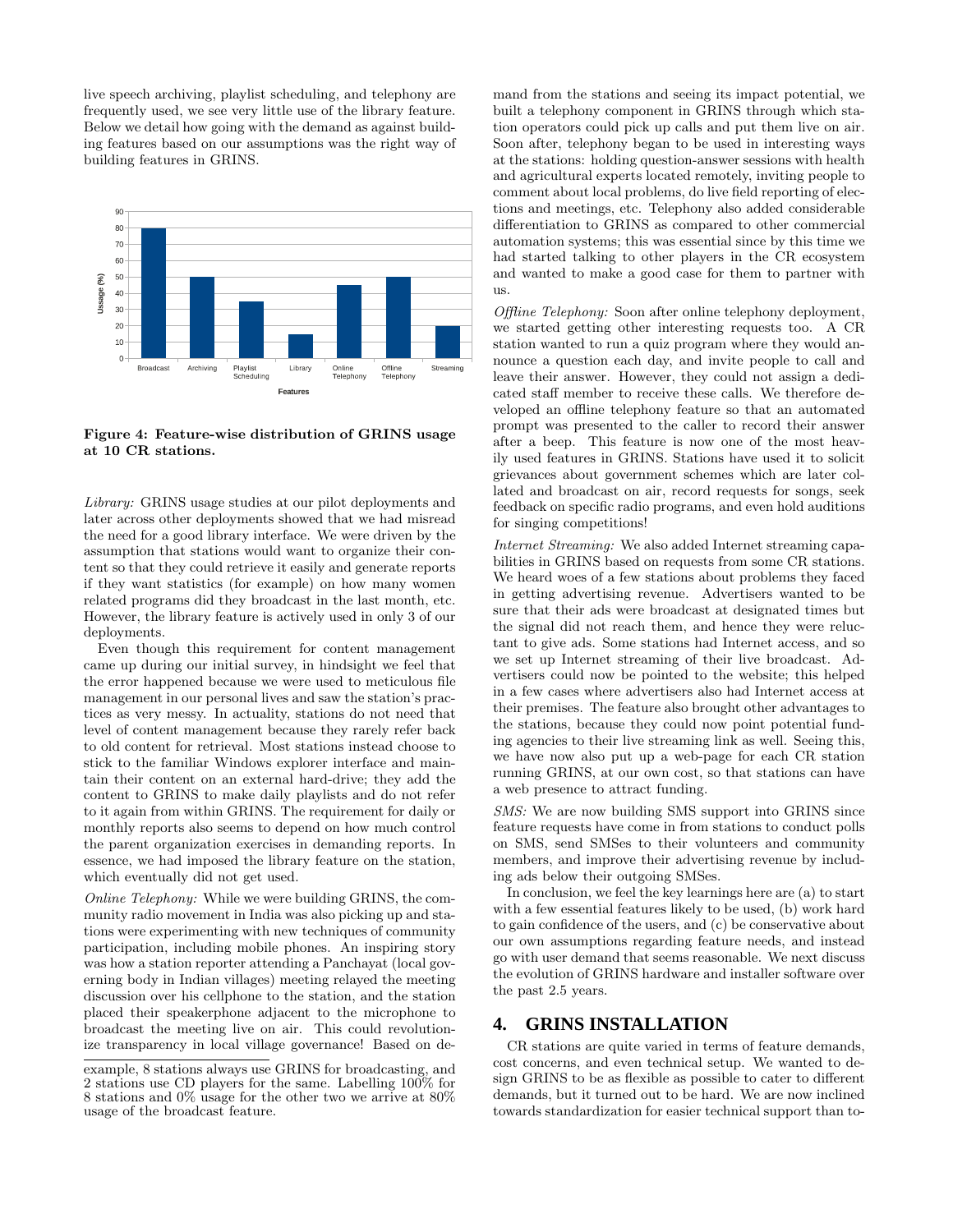wards flexibility. We next describe our insights for choice of hardware setup, and then discuss software installation.

# **4.1 Hardware Setup**

## Initial need for flexibility

GRINS runs on a Linux based computer, primarily because the open-source telephony engine we use is only available on Linux. During our pilot deployments, we however found stations to be uncomfortable with the idea of transitioning to a Linux operating system from Windows. We therefore designed GRINS with a service oriented architecture [7], where different tasks of GRINS are performed by services that can run on different physical machines and talk to each other using a simple inter-process communication mechanism. We then set up GRINS at the pilot stations in a two-machine configuration. The user interface was provided on a computer running Windows, and the rest of the activities including content and telephony management were carried out on a separate Linux computer.

The two machine set up was a compromise between the station staff's desire to work on a Windows based machine and the GRINS telephony component's dependency on Linux. The service oriented architecture of GRINS allowed such flexibility. However, as we discuss below, an increase in flexibility increased the possible points of failure and also increased the cost of maintainability.



Figure 5: State of cabling at Radio Bundelkhand. The device in the front in both the images is the Ethernet switch connecting the two GRINS computers. The device seen in the background is the Linux computer of GRINS.

#### Flexibility vs stability

Increased flexibility also increased the probability of failure because now two computers must run correctly and communicate correctly for GRINS to carry out its tasks. Our theoretical concern became a reality when the LAN connection between the two computers was regularly disrupted at Radio Bundelkhand which was a result of poor placement of cables and devices. As shown in Figure 5, movement of staff feet often caused the ethernet switch to lose power and reboot. Another challenge we faced was maintainability of GRINS across single machine and multiple machine installations: every code change needed to be designed for and tested against a large permutation of configurations created by different GRINS services running on different machines. This significantly increased our development time, and increased chances of introducing bugs during upgrades.

Based on this experience, we now only provide a single Linux machine configuration for  $CR$  stations.<sup>2</sup> We have even converted the three pilots to single machine configurations. While stations initially complained about GRINS computer running on Linux, significant improvement in the usability of Linux distributions, frequent loss of data due to viruses in Windows systems, and reduced cost of deployment in a single machine setup have helped us convince the stations to use this common configuration. Using a standard setup at all CR stations also allowed us to provide more effective technical support as is outlined later in Section 6.

#### Cost vs stability

Our choice of hardware for GRINS installations was influenced by a careful study of the trade-offs between cost and stability. Our pilot deployments used an Analog Telephony Adapter (ATA) [1] to connect a PSTN line to GRINS computer. We chose to work with PSTN lines as against GSM connections since ATAs cost roughly half the price of a GSM gateway. However, none of the ATAs we tried could reliably collect caller-id information from the PSTN lines in India, which limited our ability to build a listener database in GRINS. In addition, many CR stations were remotely located and did not have a PSTN line available at the station premises. We chose to use a GSM gateway to overcome these limitations, even though it meant an increase in the cost of GRINS installations. The GSM gateway would also allow stations to send and receive SMS, a feature we intend to build into GRINS soon. Thus, we realized that even when building solutions for developing regions, cost is just one of the many factors that impact choices. In our case, practical constraints of using an ATA, and the stability of a GSM gateway, were more important than the cost of hardware.

# **4.2 Software Installation**

As the GRINS hardware setup went through several stages of evolution, its software setup and configuration also evolved correspondingly. In addition, while most installations in India have been done by us, we have now also started guiding remote installations in Africa. We found that both required a different set of priorities.

## Local installations

The first few GRINS installations were done by developers of the software. They manually copied binaries and made the software and hardware configuration settings at the station itself. Checklists were maintained to make sure each task was carried out correctly. Later we built installation scripts to somewhat automate the process.

As we scaled our deployments, we recruited technical support engineers to provide support to existing deployments and to carry out new installations. However, initially the engineers were not skilled enough to use the scripts or manually copy the binaries. The installer was therefore converted into an Ubuntu package [4], which allowed automatic installation of dependencies through the Debian package manager, and uninstallation and upgrades when required. With some training on Ubuntu package management, support engineers were now able to install GRINS with ease.

 $^2\mathrm{We}$  did not consider running Linux as a virtual machine on a Windows system due to stringent latency requirements in audio routing and the need to work with low end commodity hardware. [6]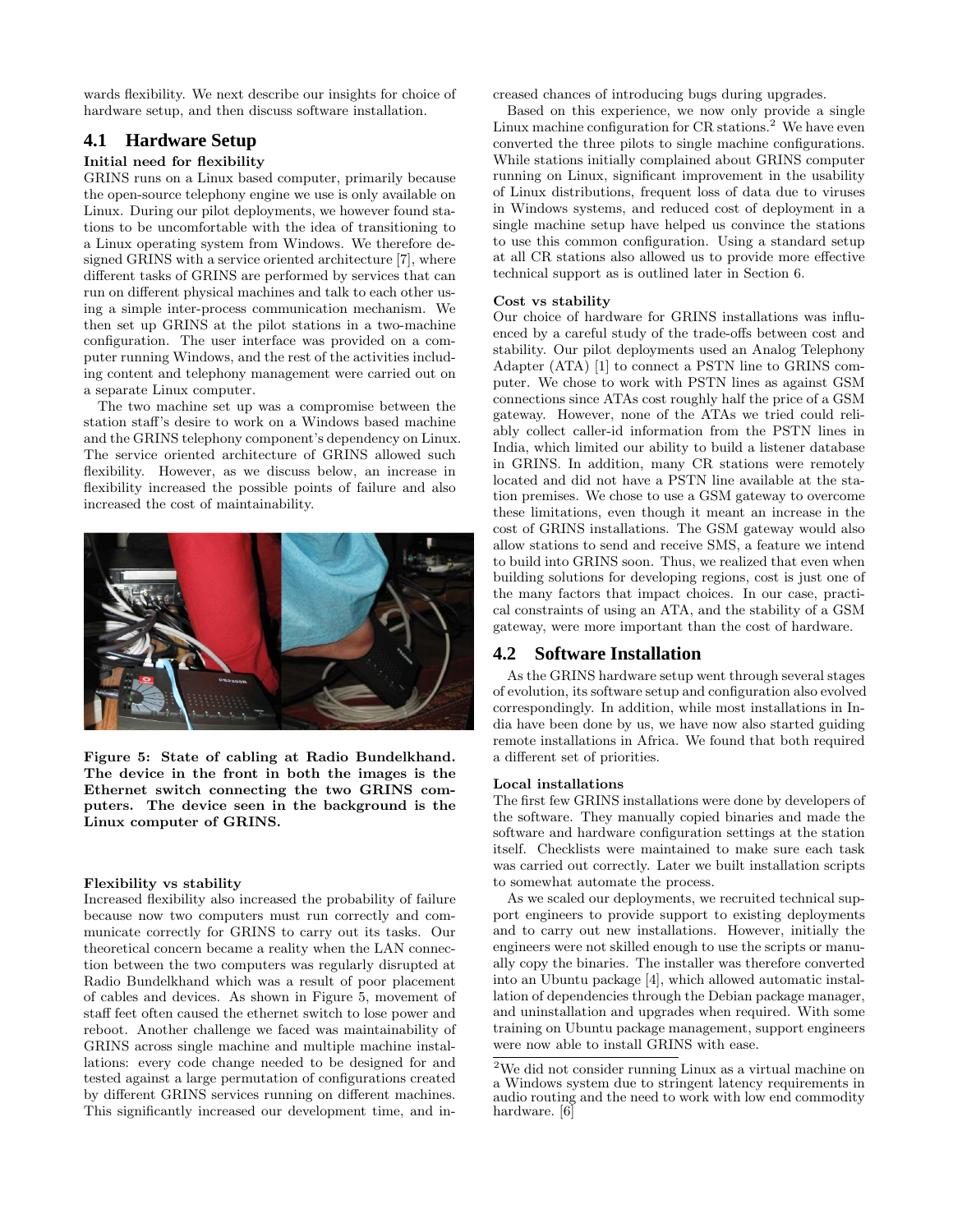#### Remote Installations

In spite of the package manager utilities, the installer was hard to use for a person with little knowledge about Ubuntu packages. We have had some interest from community radio stations in Africa to use GRINS, and realized that several organizations may not even have the necessary skills to use the package manager in Ubuntu. We have therefore now combined the GRINS installer with an Ubuntu installation disk. One now simply has to install Ubuntu on a computer, and GRINS is installed automatically with it.

Thus, when building solutions, careful thought to the installer utility and the skills of the people using it is necessary. Our experience shows that easy of installation can go a long way in increasing scale of deployments, particularly in the developing regions context.

# **5. TRAINING CR STATION STAFF**

In this section, we present various strategies and trade-offs in training the CR station staff to use GRINS.

#### Repeated hands-on practice works

Table 1 shows the educational profile of 58 staff members working at 12 of the CR stations running GRINS. Although station managers and technical support staff had prior exposure to computerized systems and radio equipment, they were a minority at the stations. The other staff, who were responsible for carrying out all the GRINS related tasks, had little prior exposure to computers or radio stations. We found that repeated hands-on training is a suitable technique to train this demography.

## Table 1: Profiles of 58 staff working at 12 of the CR stations using GRINS.

|                                           | <b>Station</b> Tech-<br>$Man-$<br>ager | nical<br>$\sup$ -<br>port<br><b>Staff</b> | RJs<br>and<br>Other<br>Staff |
|-------------------------------------------|----------------------------------------|-------------------------------------------|------------------------------|
| Total people interviewed                  | 12                                     | 10                                        | 36                           |
| With Bachelor's degree                    | 67\%                                   | 80\%                                      | $31\%$                       |
| High school or less                       | 25\%                                   | 20\%                                      | 69%                          |
| With prior exposure to radio<br>equipment | 33\%                                   | 40%                                       | 8%                           |
| With prior exposure to com-<br>puters     | 67\%                                   | 100%                                      | $25\%$                       |

During our initial three pilots, each time we added a new feature or redid an earlier feature, we spent significant time of the order of almost a week in the field to train the staff in using the features. We followed a hands-on approach where we assigned specific tasks to one staff member while the others watched and prompted the person. We would then redo the exercise with other staff members until most of them picked up all the steps. This method of practice through guided repetition worked at all our three pilots for the program scheduling and live speech archival features of GRINS.

### Utility of a feature drives its learning need

Our experience with the library widget was however different. After training on the second iteration with improved



Figure 6: Staff at Kumaon Vaani CR station (front) being given hands-on training on GRINS.

content tagging, staff at two stations remembered how to use the tool, but staff at one station seemed to forget it despite repeated trainings at gaps of two months or so. We found that here the station manager had not mandated the staff to tag content, unlike the other places. Thus, if the staff felt the need for a particular feature, being trained on it even once would suffice for them to learn the feature.

#### Remote training vs in-person interactions:

In our subsequent deployments, to be cost effective, we established the norm of spending only two days post installation for training. We then provided remote training over the phone or through user manuals. This has worked at 10 stations, but we get frequent queries from 6 other stations, mostly those having staff with little prior exposure to computers. For these stations, we found that explaining workflows such as content tagging which entails a step-bystep process, and telephony which requires an experimental setup for somebody to first place a call into GRINS, were hard to explain over the phone. User manuals were also not sufficient, probably because they were in English. As an alternative, we therefore thought of printing posters with flowcharts outlining the workflows graphically, which could be put up as a ready reference on the station walls. A section from one of our posters is shown in Figure 7. However, even then requests to visit the stations again for refresher training continued.

We are currently exploring the use of demonstration videos with step-by-step instructions on using each feature of GRINS. Till the videos are available we are offering a refresher training package at a minor charge to cover our travel costs, but so far nobody has opted for a paid re-training. Instead, informal arrangements are what work. If we are scheduled to make an installation visit somewhere, we let other nearby stations know if they need us to visit, and then claim local travel reimbursements. This of course means that we are not able to resolve queries at stations right when they arrive, but stations seem comfortable with a delayed resolution to feature usage clarifications.

# **6. TECHNICAL SUPPORT**

Over the last 2.5 years of GRINS deployments, there were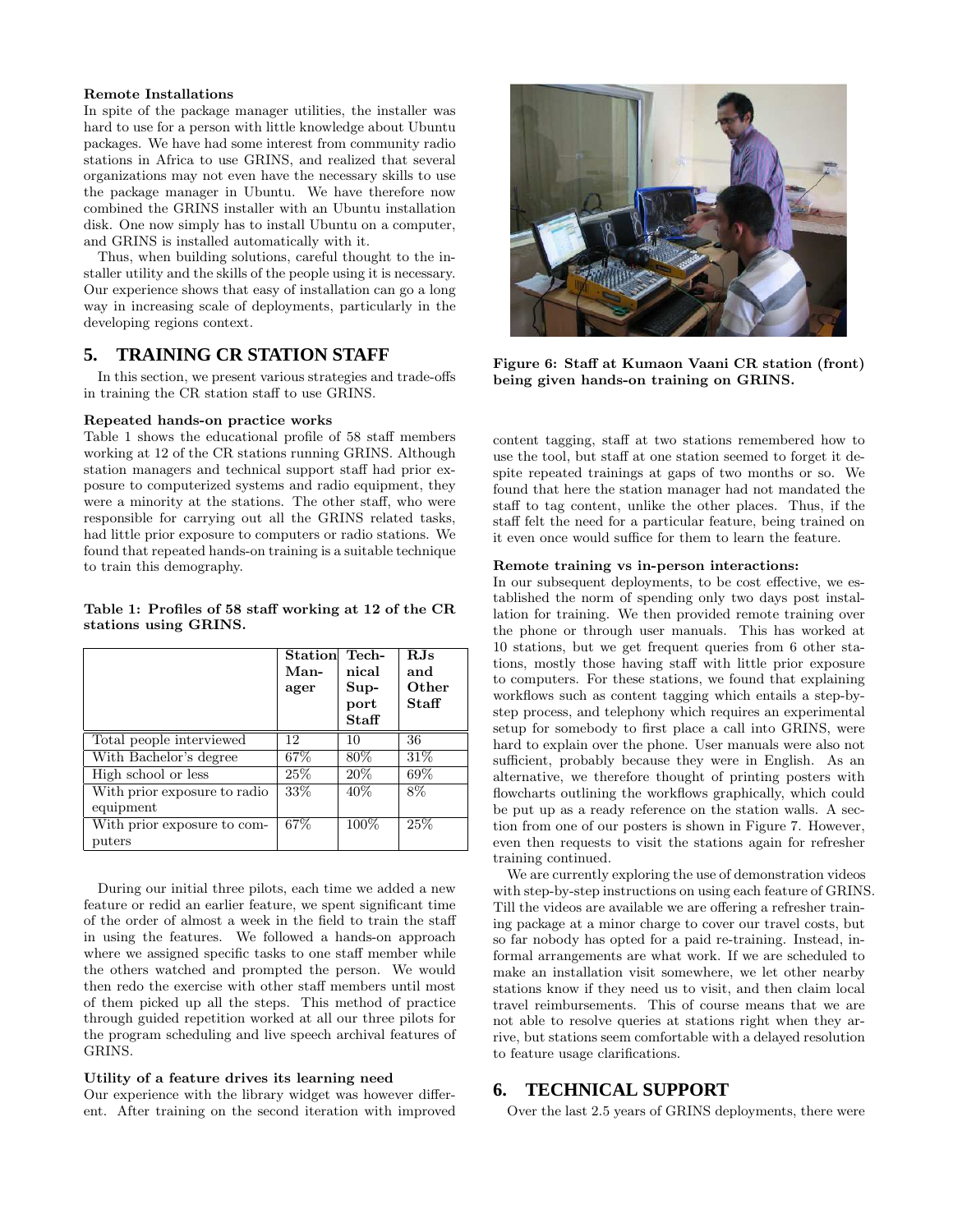

Figure 7: A section of the GRINS poster used as a ready-reference

several instances where the stations needed technical support. Initially software bugs were responsible for a large percentage of issues. However, as GRINS matured, faults related to misconfiguration and staff error required technical support most often. In this section, we present our experiences in providing technical support to CR stations based on data gathered between August 2010 and September 2011.

#### Moving parts fail often

Figure 8 shows the distribution of the faults identified upon requests of technical support from the stations. Out of a total of 45 requests for technical support, 11 or 25% were due to faults arising out of cables or mixer mis-configurations. Cables and mixers are the most accessible components in a radio station setup that can be tinkered with and are the hardest ones to remember on how to set them back. Figure 9 visually illustrates the messiness of mixer configurations and cabling at CR stations. It is easy for the staff to accidentally press a button or mis-configure the settings while cleaning equipment or experiment with the setup. Sometimes even when mis-configurations have nothing to do with GRINS, stations ask for our help because they consider us as mixer experts now.

Combined with mixer and cable faults, IP address changes and other mistakes form 47% of the total faults that were a result of staff error. This highlights the need to particularly focus on building tools to diagnose faults that are most likely to happen due to human error. Premi [8] has built a logical framework to identify basic cable faults in community radio stations. The framework takes as input the cable configuration of the station, and asks the staff a set of questions to automatically infer the exact point of failure. The diagnostics tool in GRINS however only examines software configuration errors, disk space availability, GSM gateway availability, etc. We intend to include the fault identification framework in the diagnostics tool, and enhance it by building different mixer models into it. We believe this change in GRINS will significantly reduce our technical support load.

## Rural power supply is poor



Figure 8: Faults identified, based on technical support requests between August 2010 and September 2011



Figure 9: Complexity of mixer settings and cabling at Radio Bundelkhand

Figure 8 brings out another interesting fact: a large percentage of CR stations routinely experience electrical fluctuations and outages. The four hardware faults caused by disk crash and motherboard failure seem to be results of very low or high voltage levels in the electrical supply. Similarly, 6 OS stability faults were file system corruptions caused by electrical outage leading to improper machine shutdown. Together hardware failures and OS stability faults form 22% of total faults, even when all the stations use UPS and stabilizers to regulate the electricity. Our observation corroborates experiences of Surana et al. [10, 9] in building wireless network infrastructure for rural regions.

Providing technical support only over phone is hard In addition to the GRINS diagnostics tool, we used communication over phone, remote machine access over the Internet, and physical visits to provide technical support to the CR stations. Table 2 lists how each of these modes were used in identifying and resolving faults between August 2010 and September 2011. We can see that 41 out of 45 faults were identified over the phone, but additional tools were required to resolve 29 of them. Our experience indicates that phone calls help diagnose faults, but are alone insufficient to rectify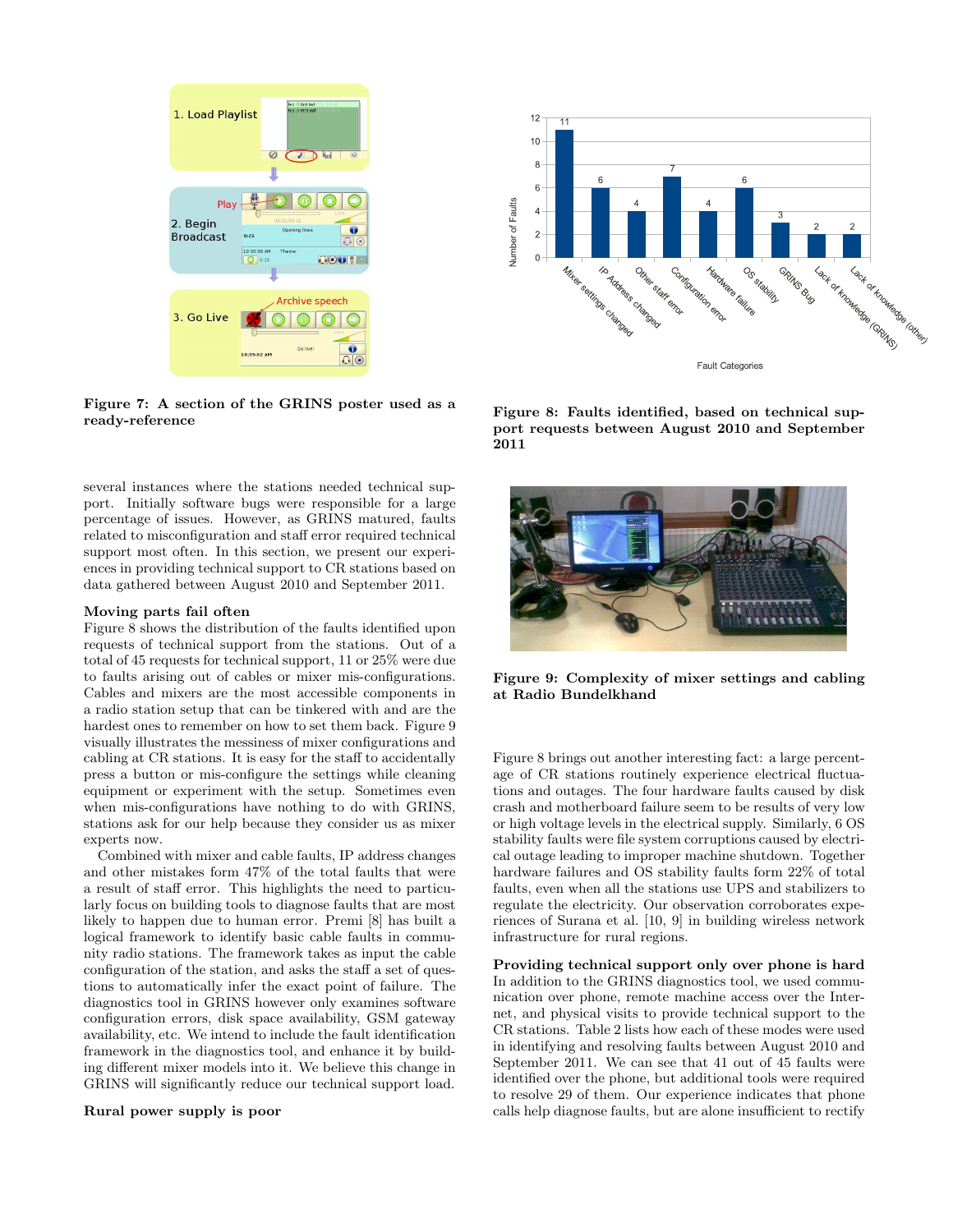them.

Resolving faults over the phone has its limitations due to the lack of necessary skills at the CR stations. Station staff are unfamiliar with the Linux operating system, they are usually uncomfortable with English, and have rarely used non-alphanumeric characters found on a typical keyboard. This makes it hard to fix faults that may require even minor computer skills at the other end. To elucidate the challenges, we describe examples of two tasks that we tried to instruct the station staff to execute over the phone.

- Open command line terminal: Even simple things like going to the "Applications" menu present on the top left of the screen, then going to the "Accessories" sub-menu, and then clicking on "Terminal" were hard to get done. It seems that the English words were hard for the station staff to read<sup>3</sup>. Often the staff would even give up reading the words and say that there is no "Applications" menu visible on the screen.
- Redirect the list of files in the current directory to a file: This is achieved by typing  $ls -l > list.txt$  in the terminal. First, we had to use the word "minus" instead of "hyphen" to describe the "-" in the command. Second, we also had a difficulty in getting the staff to type ">", since typing this character requires pressing "SHIFT  $+$  >". The station staff did not know where the ">" key was, and differences in keyboard layouts across stations made it harder for us to guide them. Further, typing  $ls$  -l  $>$  list.txt on the terminal does not produce any output but silently writes to the file. The staff would report back to us saying that "nothing happened" and the only way for us to find out if the command execution was successful was to make them check if the file was created.

As a result, as shown in Table 2, more than 63% of faults could not be resolved over phone calls, confirming the challenges highlighted above.

## Table 2: Modes of Communication for Technical Support. How each mode helped in identification and resolution of faults between August 2010 and September 2011

| Mode of Communication    | Faults<br>Identi-<br>fied | Faults<br>Resolved |
|--------------------------|---------------------------|--------------------|
| Phone Calls              | 41                        | 16                 |
| Remote Desktop           |                           | 9                  |
| Remote Desktop and Phone | 3                         | 6                  |
| Reverse SSH              |                           | 5                  |
| Reverse SSH and Phone    |                           | 2                  |
| Physical Visit           |                           | 6                  |

<sup>&</sup>lt;sup>3</sup>Audacity, an audio editing tool, has similar menus, but the staff are adept at using it. So it seems that the staff have learned Audacity through repeated practice without necessarily understanding the concept of menus. This further validates our strategy of repeated hands-on practice for GRINS training highlighted in Section 5.

Remote Internet access is ideal: To overcome the challenges of resolving faults over the phone, we try to use Internet based tools wherever possible. Internet is available at about 70% of our deployments. Depending on the speed of Internet connectivity available we either use TeamViewer [3] (a remote desktop tool) or reverse SSH [2] to connect to the GRINS computer. Both these tools allow us to connect to the GRINS computer even when the computer is behind a proxy or a NAT box. As Table 2 shows, 4 faults required Internet tools for identification and 22 or 50% of the faults required Internet tools for resolution.

The faults that required Internet tools for identification were typically those which we did not expect to occur, and hence did not check for while on the phone. For example, in one case the soundcard configuration had been changed in Linux, which was unexpected because the staff did not seem to have the necessary skills to do so. Similarly, in another case the output volume setting for GRINS had been set to 0, which was unexpected because we believed that the staff were aware of the setting and would have made sure that it is correctly set.

IP address changes and installation/reconfiguration errors, which formed about 31% of faults, were resolved over the Internet alone. Another 19% faults were resolved using a combination of Internet tools and phone calls; these typically required executing commands on the GRINS computer as well as adjusting cables/mixer settings.

When a fault cannot be resolved over a phone call or using Internet based tools, we have to physically visit the CR station. There have been 6 such instances between August 2010 and September 2011. However, four of these six visits were taken up because they coincided with hardware upgrades and meetings with station management. Thus, in only two cases or 4% of the faults, we had to visit the station exclusively to resolve the problem. Even here, we noticed that physical visits were required because the station staff were unwilling to follow instructions on the phone. In one case, the file system on the station's GRINS computer had crashed and the station staff was not comfortable even reading the information appearing on the screen; while in the second case, bad sectors had appeared on the hard disk and the staff was unwilling to run special tools for data recovery.

Thus, physical visits are rarely required and most faults can be fixed through a combination of phone calls and remote Internet access. That said, there is clearly lots of scope to redesign OS instructions, hide details, enable automatic recovery, etc, for low-skilled users.

## Standardization of installations helps provide effective support:

Stations often have very different cable and mixer settings. To enable us to provide support in such varied situations, we reset their settings and attempt to keep the hardware, cabling, and configuration common across CR stations. For example, irrespective of the mixer model, broadcast audio from the GRINS computer is always fed to the mixer on input line number 4. In cases where such standard cabling cannot be done, we take photographs of the mixer settings and the cabling to refer to it when providing support. Similarly, whenever possible we use the same computer hardware, GSM gateway, and soundcard for GRINS installations. We also try to keep the IP address of the GRINS computer and the GSM gateway same across CR stations. Such "stan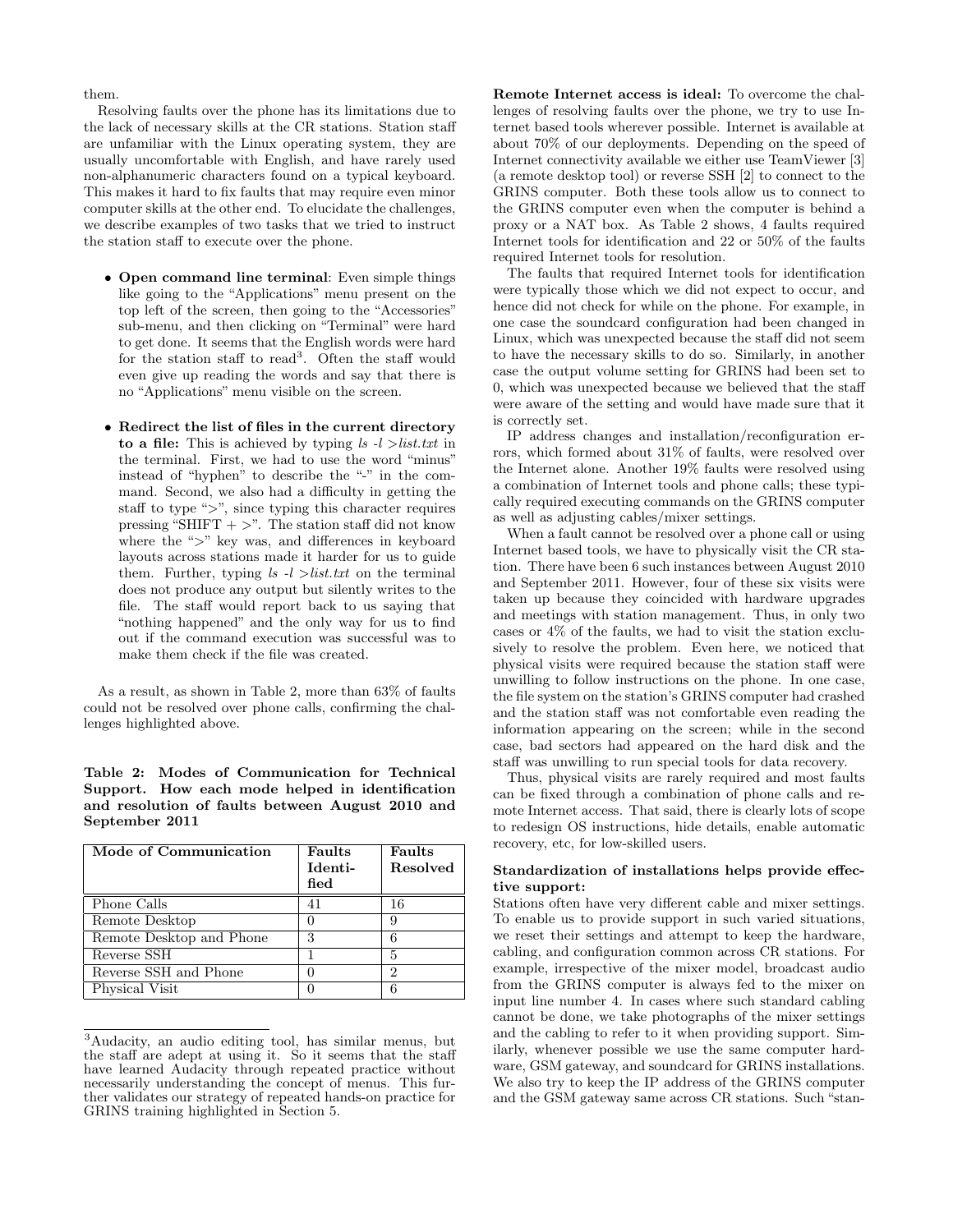dardization" allows us to provide support more easily than context switch between different settings.

# **7. SALES**

CR stations do not have the necessary technical skills to install GRINS and integrate it into their station setup. We therefore install GRINS with relevant hardware and train the station staff on its usage for a charge. Thus, even though GRINS is a free software, its costs of hardware, installation and training for a CR station are non-zero, and we have to "sell" GRINS to CR stations. Table 3 lists the approximate cost of GRINS installation for a CR station. Even at a nominal cost of USD 2500, significant effort is required to sell GRINS as most NGOs are short on funds to invest in technical systems that improve quality and efficiency. In this section, we describe our experience of selling GRINS to NGOs, and identify interesting purchase practices that may be useful for other ventures operating in this space.

## Table 3: Cost of GRINS installation as borne by the CR stations.

| Item                           | Cost            |
|--------------------------------|-----------------|
| Computer                       | <b>USD 1000</b> |
| Soundcard                      | <b>USD 200</b>  |
| GSM Gateway                    | <b>USD 450</b>  |
| Installation                   | <b>USD 250</b>  |
| Training                       | <b>USD 300</b>  |
| Cables and Ethernet Switch     | <b>USD 150</b>  |
| 1 Yr Remote Technical Support  | <b>USD 150</b>  |
| Travel and accommodation costs | At actuals      |
| Total                          | <b>USD 2500</b> |

## Ecosystem and market segmentation

The community radio sector in India is very small with all the players strongly connected to each other. There is an interesting mix of several forces influencing the movement: idealism, strong egos, opportunity to profit in a growing sector, need for sustainability; and they often conflict with creating impact. The CR ecosystem comprises of the following entities:

- Parent organizations of CR stations: The Indian CR policy mandates that stations cannot be independent entities, but have to be owned and operated by nonprofit organizations. Over the years, two distinct segments have emerged: a higher-end segment consisting of mostly large NGOs and educational institutions, and a lower-end segment consisting mostly of small NGOs. The higher-end segment typically use expensive station setups, while the lower-end segment run bare-bones stations that suffice for community building activities.
- FM transmitter vendors: There are three authorized vendors in India, out of which only one is an indigenous manufacturer and hence has lower prices.
- Training organizations: These organizations train the station staff in community engagement, basic journalism practices, and audio production. We estimate the

number of such organizations to be between six and eight in India.

- System integrators: They offer an end-to-end solution to radio stations, helping them identify the right equipment, set up the studio, put in purchase orders, and give basic technical training. There are about four popular system integrators, all mostly catering to the higher-end segment that can afford their services. Small NGOs instead often take the help of training organizations to identify the set of technologies suitable for their needs, and then connect with vendors directly.
- Radio automation system providers: This includes us in the lower-price category, plus a few other commercial closed-source systems that partner with system integrators and target the higher-end segment. The feature-set offered by these commercial systems are an overload over those required in typical community radio settings; CR requires feature-sets such as low-cost telephony for community engagement, being able to maintain community databases, backup content, etc, and not advertisement management or automatic playlist construction to queue music, which are unique selling propositions of the commercial systems. No commercial system to the best of our knowledge provides as low-cost telephony integration through GSM gateways as GRINS; a few systems provide analog taps and other phone interconnection methods that are 10x more expensive [6].
- Advisory forums: The community radio forum of India and a few other non-profit foundations organize workshops to create awareness about community radio amongst NGOs, and guide them in their license application process.

## Aligning with idealism: Profit vs impact

With less than 150 CR stations, the size of the CR market in India is fairly small. But there is significant differentiation within the market segments of small NGOs and educational institutions respectively – small NGOs rely on training organizations who are in turn preferentially networked with a set of low-cost vendors for FM transmitters and other equipment, while educational institutions and large NGOs outsource their station setup to system integrators who are then networked with comparatively more expensive alternatives. The small NGO space also has a dominant sense of idealism because most players have been historically associated with pushing the community radio legislation in India and opening up the sector. Hence, there is a general feeling of ownership and a normative definition of how a CR station should operate. The unstated objective here is to ensure that the station is community driven, irrespective of the technical setup; and choices are inclined towards low cost setups, because small NGOs cannot afford extravagant installations. On the other hand, educational institutions often see their stations as training labs for their students, and large NGOs tend to view their stations as another "project". Thus, choosing to work with small NGOs would have meant greater chances of impact but lower profits, and choosing the higher-end segment would have meant vice-versa. We consciously chose to establish ourselves in the market segment